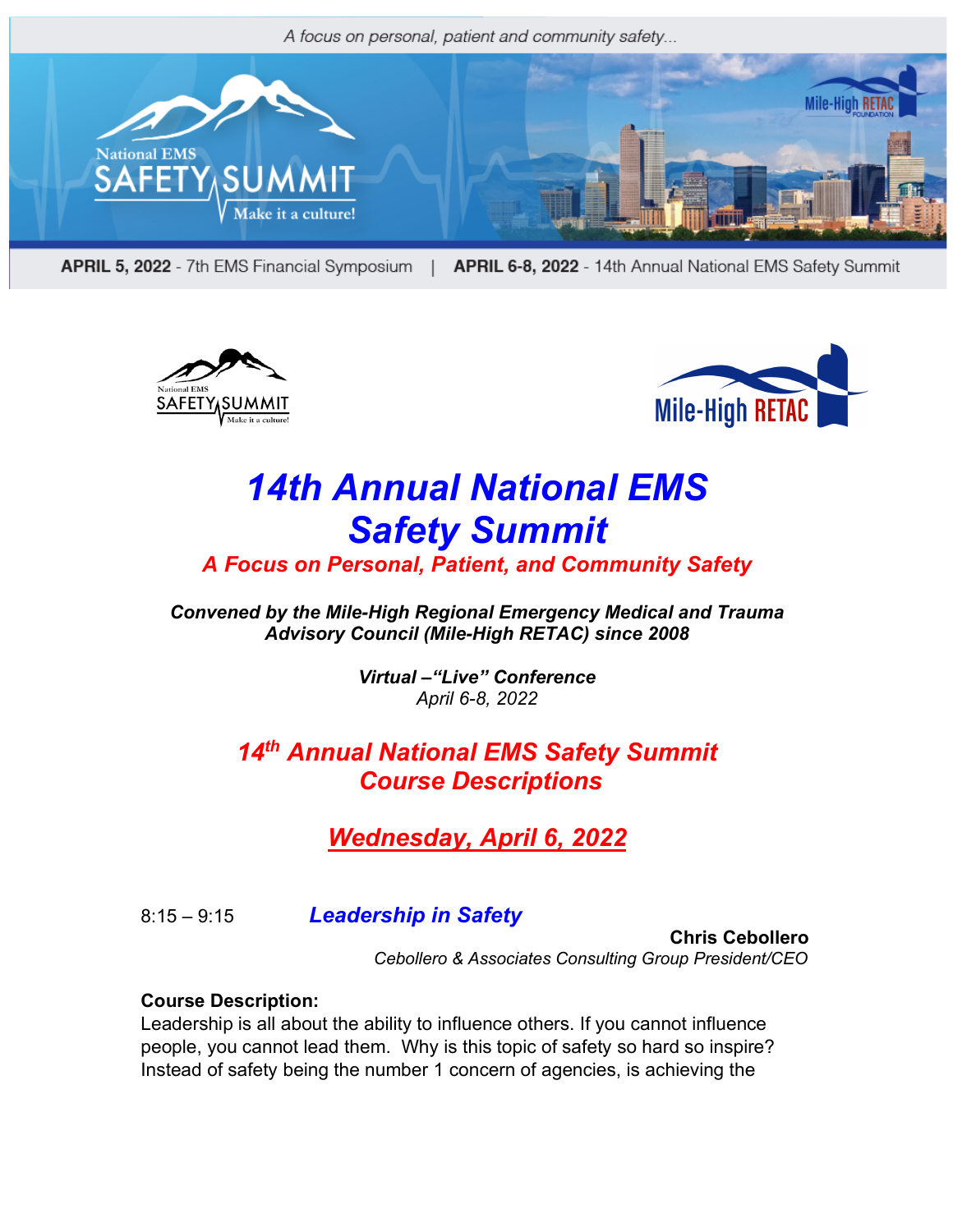outcomes that sustain a culture of safety. In this class, Chris Cebollero will share 10 characteristics of great safety leaders and programs.

#### **Learning Objectives:**

-Define Safety Leadership

-List the 10 characteristics of safety leadership

-Explain how Leaders Make the Difference in the Culture of Safety

-Describe how the hiring process sets the standard for the culture of safety

### 9:30 – 10:30 *Building a Comprehensive Safety Management System*

#### **Jeffrey White, MS, CHSP, MTSP-C, FP-C**

 *HealthNet Aeromedical Director of Safety, Safety Officer* 

#### **Course Description:**

This course will discuss utilizing techniques from the aeromedical SMS model into ground transport, education, and compliance to build a comprehensive safety program.

#### **Learning Objectives:**

-Discuss the SMS history

-Understanding the Just Culture process

-Discuss safety education and expectations

-Discuss metrics and data driven safety programs

# 10:50 – 11:50 *Considerations for Safety and Efficiency in Designing Your Next Ambulance*

 **A J Heightman, MPA, EMT-P**  *Cambridge Consulting Group*

#### **Course Description:**

This fast-paced lecture takes you around a few ambulances to point out important aspects in safety, design, efficiency as well as crew and patient comfort and convenience offered by some of the EMS'S industry's most popular ambulance brands. Areas that will be highlighted include chassis and box configurations and constructions; lighting; cameras; entry steps; equipment placement; HVAC systems; rollover airbags and belts; and emergency and scene lighting.

#### **Learning Objectives:**

-Understand the need for pre-plan of ambulance needs

-Be aware of the importance of site visits

-Know cab and crew considerations for comfort, safety, and convenience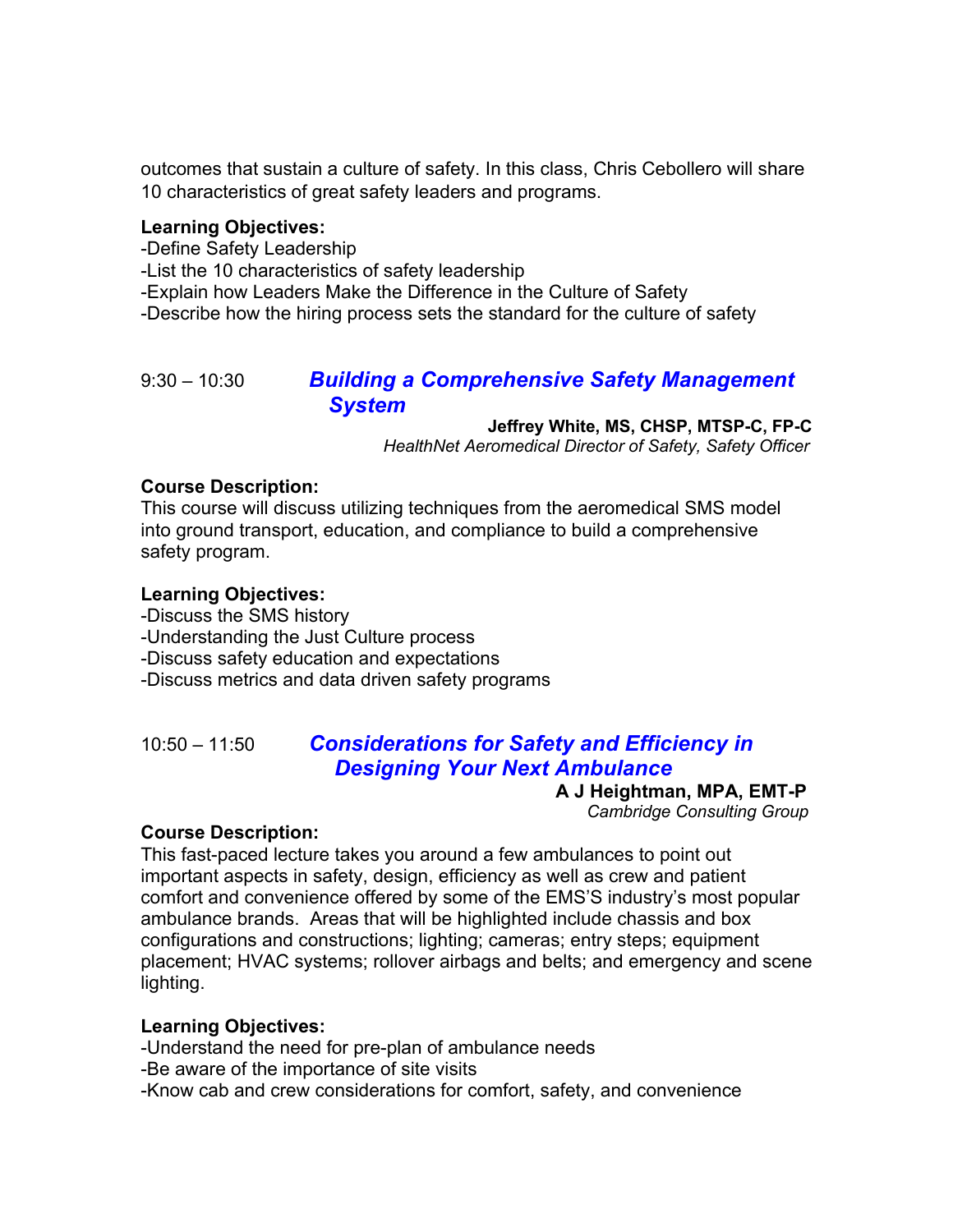-Be aware of trends in warning and scene lighting (including turn signal announcement)

-Take safety into account when designing patient compartment layout and seating, and equipment placement

#### 12:30 –1:30 *Data Driven Driving Safety*

#### **Justin Koper, MS, GSP, MTSP-C, FP-C**

 *HealthNet Aeromedical Safety Officer*

#### **Course Description:**

This course will discuss utilizing data collected to build a comprehensive safe driving program while decreasing accidents, incident severity and growing driver confidence.

#### **Learning Objectives:**

-Discuss the data collection process -Understanding ANSI compliant driving program -Discuss education and expectations -Discuss metrics and data driven programs

#### 1:45 – 2:45 *Psychology of Safety*

#### **Jeffrey White, MS, CHSP, MTSP-C, FP-C**

 *HealthNet Aeromedical Director of Safety, Safety Officer* 

#### **Course Description:**

This course will go beyond developing safety policies and discuss how those policies and safety education needs to be created with studied human behavior in mind. This will help you develop a safety program that is truly crew and patient focused.

#### **Learning Objectives:**

- -Gain and understand human nature and mindfulness as it relates to training
- -Gain an understanding of how data can drive your safety training
- -Discuss how human behavior effects safety
- -Discuss how to build safety programs based on human behavior

-Discuss how to build a training and safety promotion program based on human behavior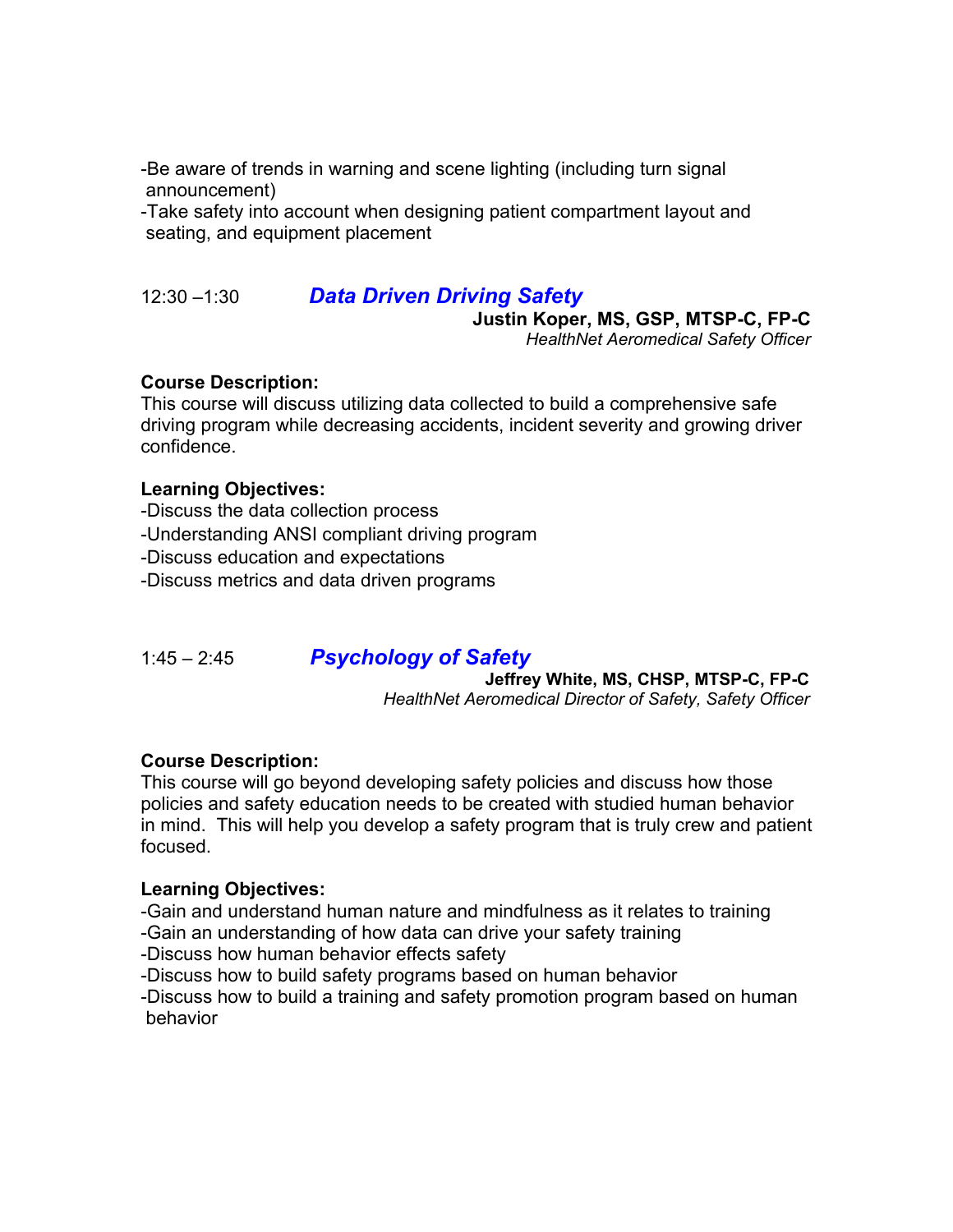#### 3:00 – 4:00 *Implementing Safety Regulations in Healthcare Simulation*

#### **Joseph Slattery, AAS, NRP, CHSE**

*Assistant Director, Mercer University School of Medicine* 

#### **Course Description:**

This seminar will discuss the different types of safety concerns in EMS and how to develop a simulation program that focuses on reducing safety issues that directly relates to real practice.

#### **Learning Objectives:**

-Identify different safety issues in EMS and in simulation -Develop habits in simulation that promotes safety and train in a safe environment

# *Thursday, April 1, 2021*

### 8:05 – 9:00 *Reducing Lights and Siren Use by EMS - Recommendations for Safety*

**Douglas Kupas, MD, EMT-P, FAEMS**

*Medical Director, Geisinger EMS*

#### **Course Description:**

The evidence has long shown that lights and siren (L&S) operations are associated with emergency vehicle crashes and injuries to patients and EMS practitioners. May agencies have been changing their L & S culture, and several national initiatives are underway. A recent joint position statement of 14 EMS organizations seeks to reduce inappropriate L&S use. This session will discuss recent initiatives to eliminate unsafe L&S use and will discuss approaches to changing the culture within agencies.

#### **Learning Objectives:**

-Discuss benchmarks for safe rates of L&S use during EMS vehicle response and transport

-List the recommendations of the 2022 joint multi-organizational L&S position statement

-Describe the effect of culture and examples of how to change it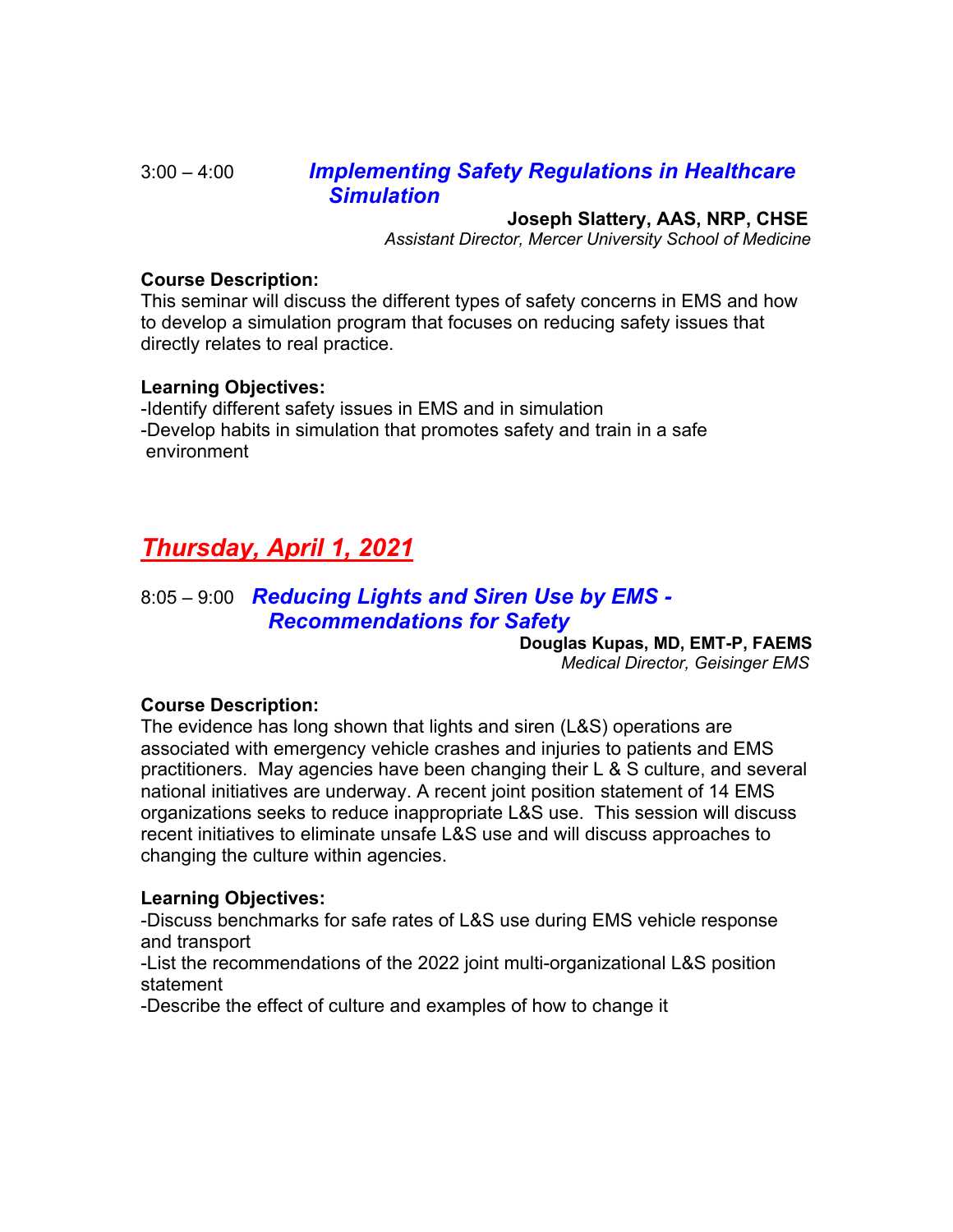# 9:15 – 10:00 *Reducing Lights and Siren Use by EMS- How Do We Tell the Politicians and the Public?*

**David McGowan, MSc, ASHM**

 *Senior Consultant, ACETECH*

#### **Course Description:**

Ambulance service providers are beginning to recognize the dangers associated with crashes that involve vehicles in their fleet. They have followed the research and now want to change their response criteria, although some are hitting major roadblocks from the stakeholders outside of EMS. City leaders, the public and even other public safety entities still believe a fast response saves lives.

Beginning with a news investigative report, the presentation will take a controversial look at responding lights and siren from many different perspectives. The presenter will provide attendees with several different strategies to the following questions.

- 1. Whose expectation is it that EMS respond emergent?
- 2. From an EMS management perspective, we want to reduce emergent responses, but our stakeholders don't. What is anything can we do?
- 3. How do we re-educate EMS stakeholders on the dangers of emergent response and the move toward less of these responses?

#### **Learning Objectives:**

-Heighten the awareness of the risks associated with operating an ambulance on an emergent mode

-Provide strategies to educate EMS stakeholders the dangers of emergent responses

-Describe how to dispel the myth of "speed saves lives" with evidence-based research

-Examine clinical cases where improved patient outcomes can be attributed to a faster response

10:15 – 11:45 *How We Evacuated Two Hospitals Amidst Colorado's Epic Marshall Fire- Managing the Chaos, Being Okay with Being Uncomfortable, and using Relationships Jason Roosa, MD, MS, FACEP, FAEMS* 

*EMS Medical Director, SCL and North Metro Fire Rescue* **Mark Daugherty, Paramedic**  *North Metro Fire Rescue District- EMS Chief*  **Paul Johnson, Paramedic** *Mountain View Fire Rescue, Division Chief of EMS*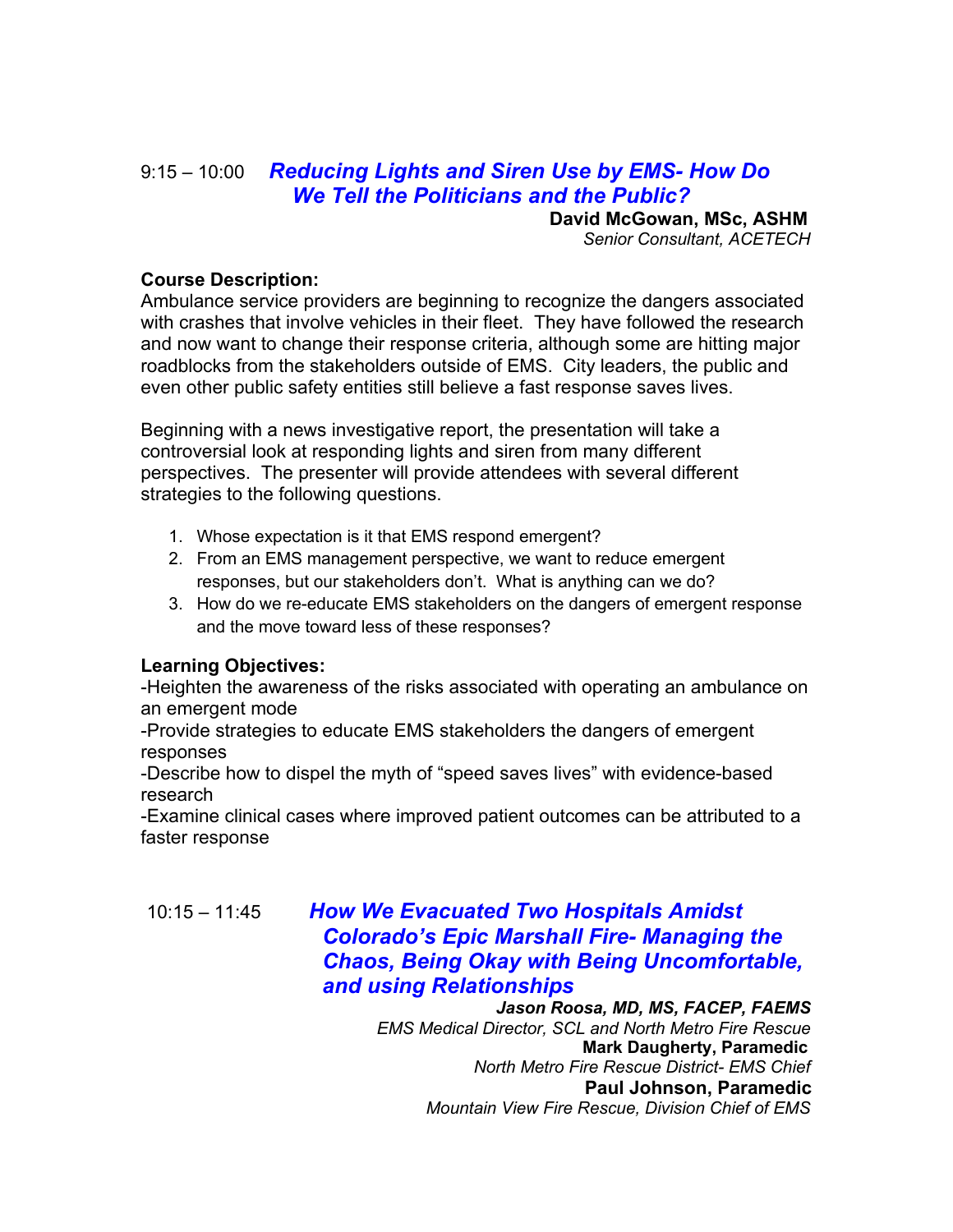#### **Chris Mailliard, Firefighter, Paramedic (Retired)**

*Emergency Manager Avista Adventist Hospital Safety Officer & Emergency Manager St. Anthony North Hospital* **Michelle Deland, MA, CO-CEM, MEP** *Executive Director, North Central Region Healthcare Coalition, Trailhead Institute*

#### **Course Description:**

Discussion of the hospital evacuations during the Marshall Fire in Boulder County

#### **Learning Objectives:**

-Discuss coordination efforts to evacuate two hospitals -Discuss lessons learned during the hospital evacuations -Discuss the value of relationships in managing chaos

#### 12:30 –1:15 *The First Responder Fitness Epidemic*

#### **Theodore Stern**

*11 Year LEO, Supervisor, Health and Fitness Coach, Personal Trainer* *Fit Responder Training, President/ CEO/ Head Coach*

#### **Course Description:**

I will present the impact a lack of fitness has on first responders and why it occurs so prevalently. I will also present tips and solutions to take better personal control of one's health and fitness. I will use data and examples and engage the audience in this presentation.

#### **Learning Objectives:**

Show the audience the serious nature of the problem. Teach simple and sustainable solutions.

#### **TOPC 1 – The First Responder Fitness Epidemic- The challenges that face first responders in their fitness and health, and the impact it has professionally and personally.**

First responders have some of the highest rates of obesity in all American professions. Many would argue that first responders should be the fittest, based on the duties they may be called to perform. Tasked with duties which may call upon their endurance, strength, stamina, and performance, many first responders are grossly under-prepared to perform due to their lack of fitness. In addition, the career of a first responder places them in higher risk categories for injuries and health complications, and these risks are only increased by a lack of fitness and self-care. Unfortunately, most agencies and departments do not adequately support their first responder personnel in improving their own fitness. As such, first responders need to find ways to personally take better control of their fitness, health, and body.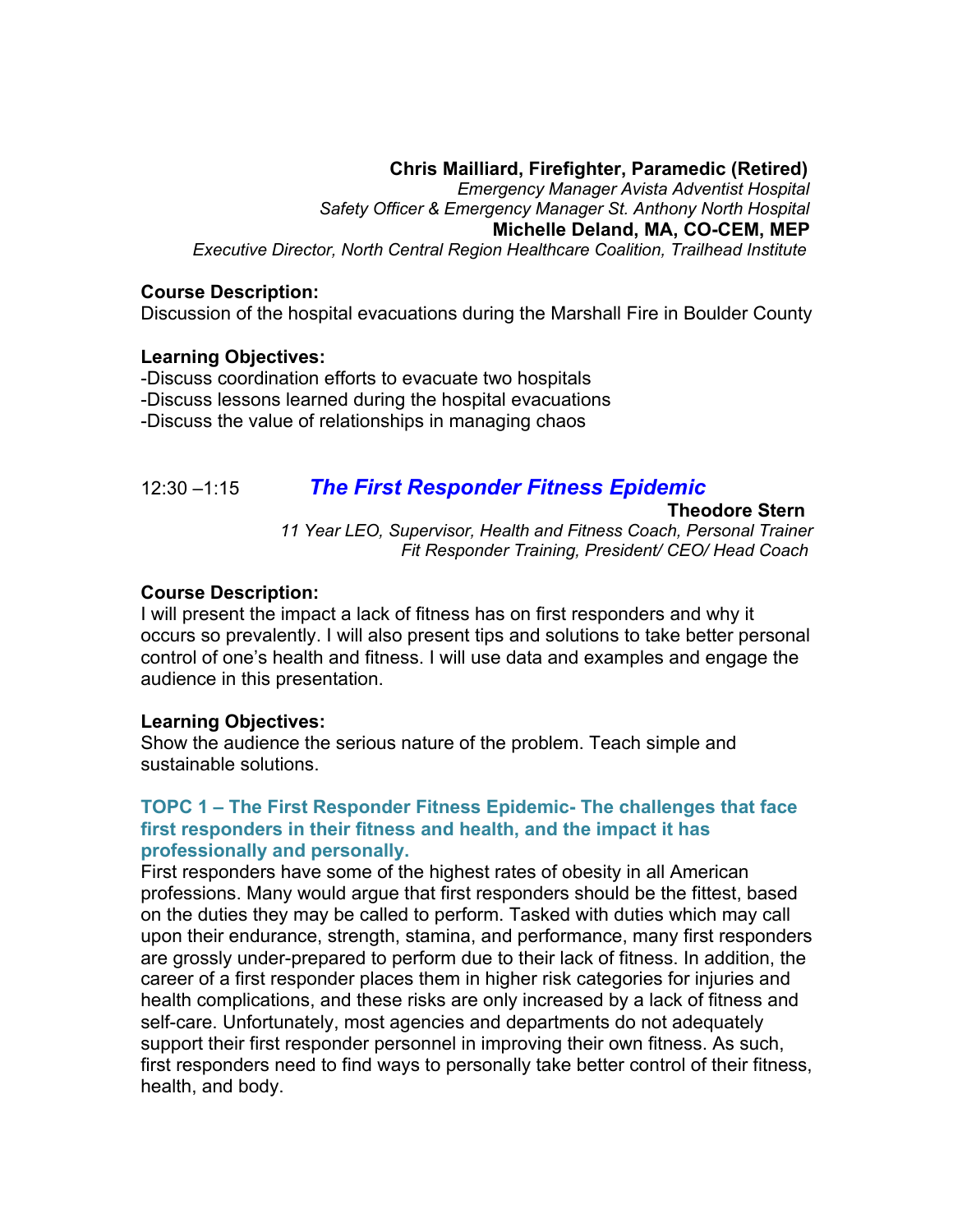This lecture will clearly outline the data, statistics, personal and professional risks of being an overweight / obese / or otherwise "unfit" first responder. I will present the challenges first responders are faced with in the pursuit to better themselves in their fitness, health, and bodies. I will present arguments why first responders need to take fitness seriously and take personal action to improve.

#### **Learning Objectives:**

- Present data and statistics which describes and identifies the "fitness" problem with first responders.
- The impact a lack of fitness has on the personal and professional life of a first responder.
- The challenges first responders face and what causes this career path to be at risk.
- How department and agencies are challenged in mandating or enforcing fitness.
- How departments and agencies are challenged with providing adequate solutions to fitness challenges.
- What being "fit for duty" means.

# 1:30 — 2:15 *The First Responder Fitness Solutions* **Theodore Stern**

**TOPC 2- First Responder Fitness Solutions- How to support your fitness, health, and body goals with a long term, doable, and sustainable approach.** Being that first responders are in a higher risk category for injuries and health complications due to a lack of fitness, how can first responders work to better themselves efficiently and effectively? Many first responders are inundated by "information overload" and have tried and failed in their personal fitness journey through dieting attempts, short term or "quick fix" methods, supplements, gimmicks, and otherwise unsustainable methods to improve their own fitness. Many first responders are discouraged to approach their fitness goals due to the challenge that faces them in pursuit of their goals.

This lecture will demonstrate how first responders can incorporate simple changes in their lifestyle that can help improve their fitness. This lecture will cover the basics to show first responders how to improve their nutrition, sleep, training, and other lifestyle habits to make big changes in their fitness, health, and body.

#### **Learning Objectives:**

- Cover nutrition strategies that work well with the first responder lifestyle.
- Cover training strategies that work well with the first responder lifestyle.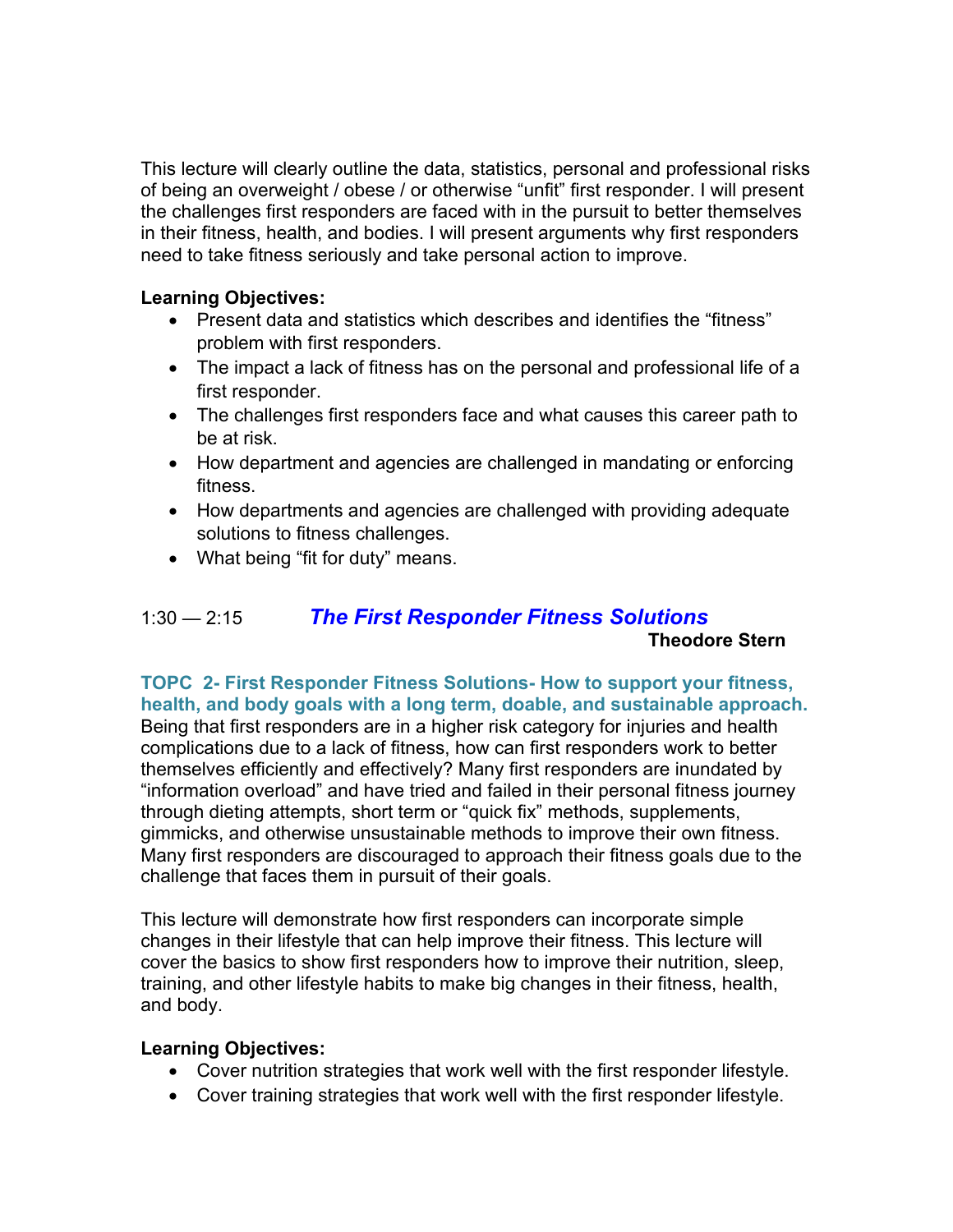- Cover the "basics" in lifestyle changes that first responders should focus on and prioritize.
- Demonstrate reasonable expectations for progress.
- How to better guarantee long-term success.

2:30 – 3:30 *Think Safety*

#### **Peter Dworsky, MPH, EMT-P, CEM**

*Outcome Solutions President*

#### **Course Description:**

We are the professional safety managers in EMS and need to drive the concepts of safety from the beginning of a new provider's education and throughout their career. We need to change the idea that safety is an add-on. We will spend the next hour looking at areas of EMS education where there are safety deficits and braining storming ideas of how EMS safety can be made into small achievable injects into all levels of education and training and develop a summary list that will be submitted to other national organizations for adoption and inclusion into all levels of training and education.

As an example, one of the tools we use on a daily basis is the vehicle to get to the patient, but there is very limited education in baseline classes covering vehicle safety inspection and driving. Another example is we lift and move a significant number of patients, and while we are taught how to use a stair chair, we do not spend a lot of education time on ergonomics. Objectives:

#### **Learning Objectives:**

-Identify deficits in safety training -Develop a list pf injects for adoption

#### 3:45 – 4:45 *How to Get Insurance Companies to Pay for Safety initiatives*

 *Ariel Jenkins, Certified Safety Professional, MBA, Associate in Risk Management – Public Entity, Associate in Enterprise-Wide Risk Management Safety National Assistant Vice President-Risk Services*

#### **Course Description:**

In this session, participants will gain insights into working various organizational channels to request and gain funding from insurance companies to invest in safety initiatives.

**Learning Objectives:**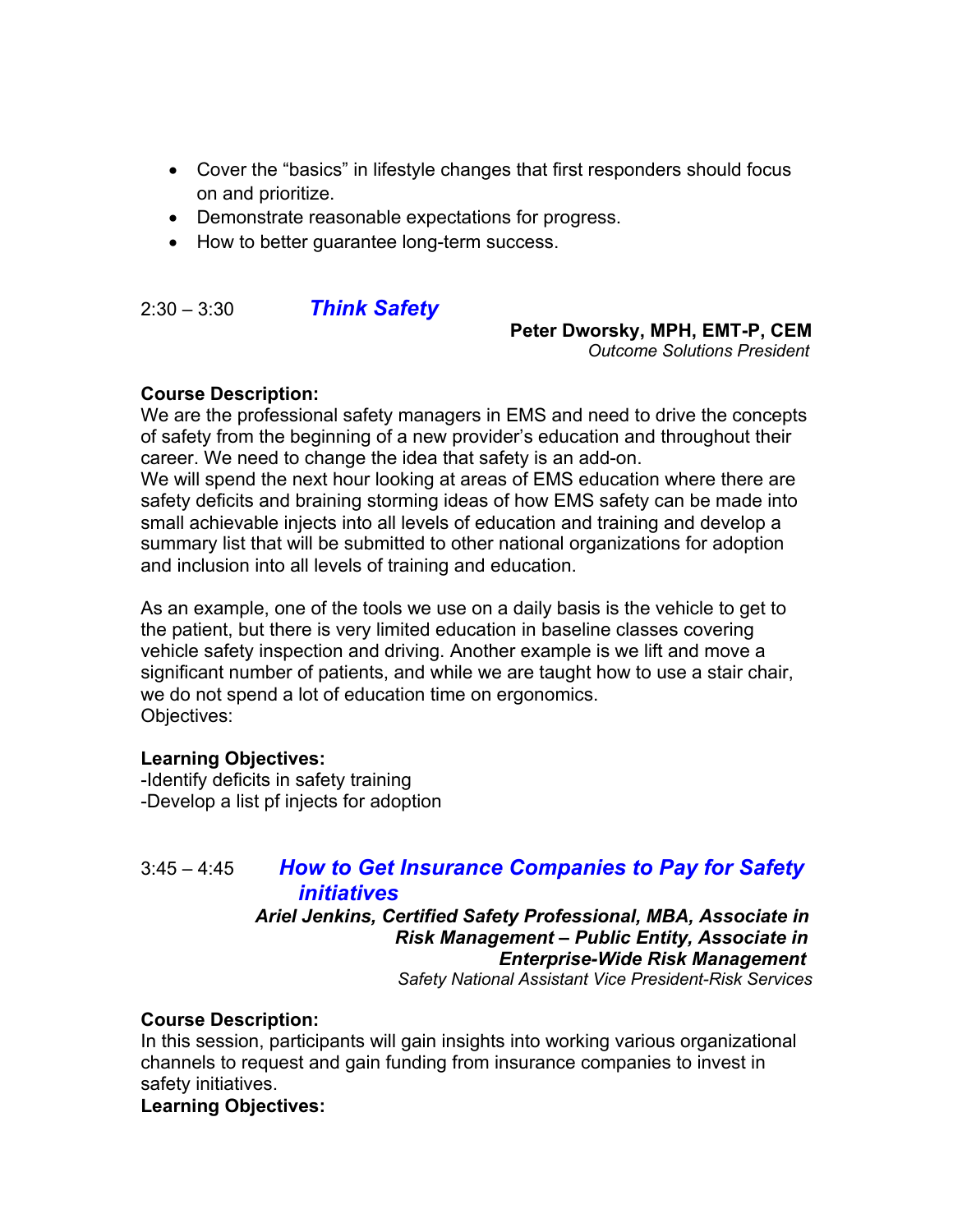-Learn how insurance companies plan, budget, and invest in safety -Demonstrate how to conduct simple ROI to make your case for safety initiatives -Identify people within your organization to request insurance company funding

# *Friday, April 2, 2021*

# 8:05 – 9:00 **"***Danger in Numbers:" Crowd Dynamics and Safety for EMS Andrew T. Caruso, NREMT*

 *Monmouth County Sherriff's Office, Deputy EMS Coordinator New Jersy EMS Task Force, Safety Module Manager 503 Safety Consultants, LLC, Founder, President*

#### **Course Description:**

Mass gatherings are usually peaceful, enjoyable and preplanned events. Most are safe and only require a plan for EMS to react. Unfortunately, times have changed, and EMS now needs to be able to assist in more dynamic environments. This presentation is intended to teach EMS providers to more safely predict and respond to incidents involving mass gatherings; not only planned events such as concerts and sports expositions, but unplanned protests, and civil unrest.

Attendees will learn what causes crowds, what makes them dangerous, and how they easily turn from a peaceful group to an angry, violent mob. They will also be taught what to do when caught in a dangerous crowd situation. There will also be a case study on the EMS role in the Ferguson, MO riots, and the most recent tragedy at Houston's Astroworld Festival.

#### **Learning Objectives:**

- 1. Discuss the difference between the crowds at peaceful gatherings and those with volatile potential.
- 2. Discuss the psychology of people gathered in mass, the different types of crowds and mobs, and flashpoints that will make a crowd turn into an angry, dangerous mob.
- 3. Discuss the dangers of crowd surge, crowd crush, and how to respond.
- 4. Discuss the how an EMS provider can maintain their safety by avoiding being stuck in a crowd, and what to do if they are inadvertently caught in one.
- 5. Discuss the process of planning for a mass gathering event, executing policies and procedures, and the after-action evaluation.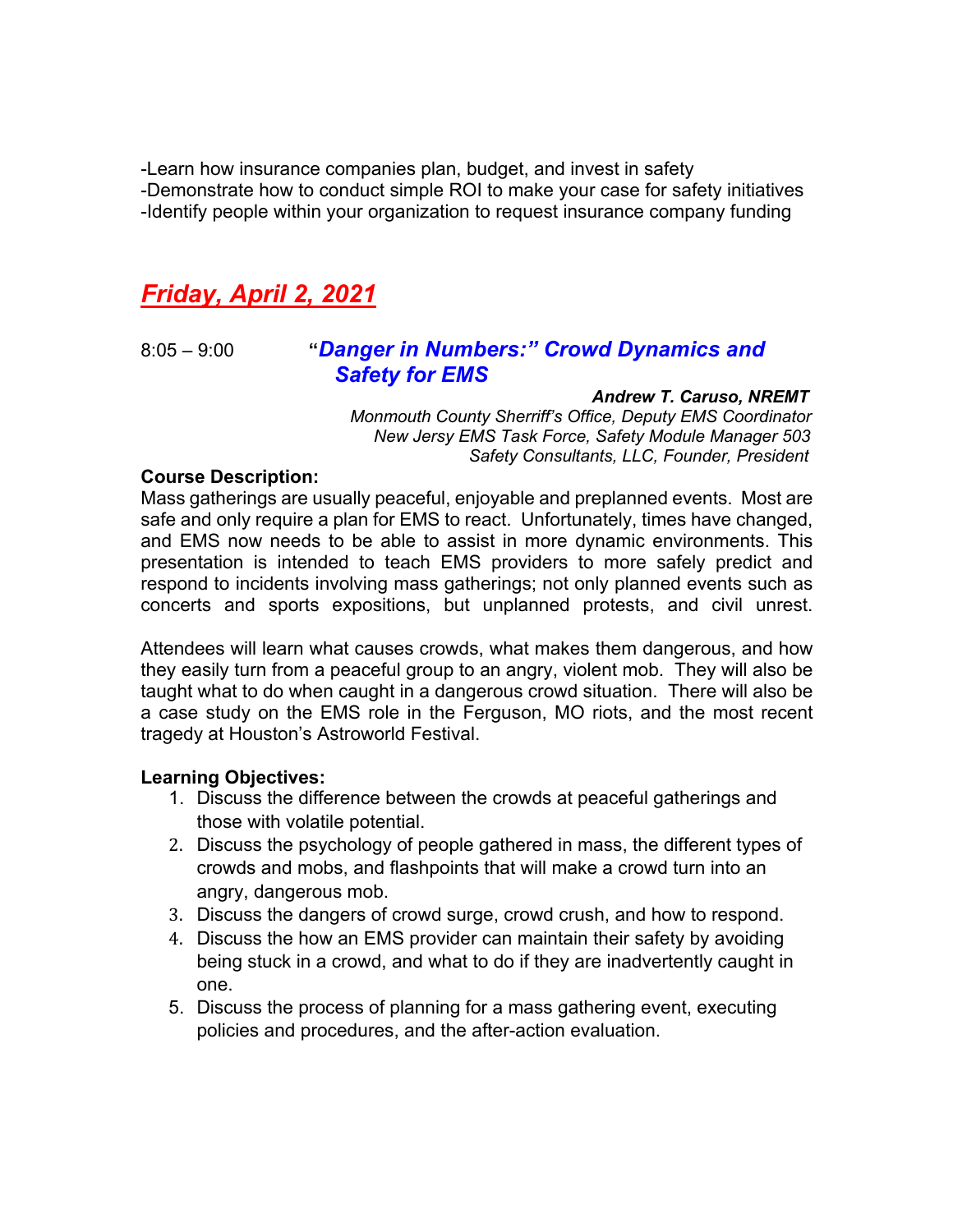# 9:10 – 10:00 *Conducting a Legally Valid Investigation*

 **Matthew R. Streger, Esq., MPA, NRP**

*Attorney at Law, Keavney & Streger, LLC*

#### **Course Description:**

One of the critical activities that a front-line supervisor does on a daily basis is conducting initial investigations into incidents that occur. Unfortunately, most supervisors are not given any training or guidance on how to perform this task, and that omission can have far-reaching negative impacts on both the supervisor and the organization itself. This lecture will examine best practices for supervisors to conduct an investigation that will be fair, thorough, and defensible. Topics include initial inquiry actions, conflicts of interest, interview techniques, validation, and more.

#### **Learning Objectives:**

-Understand techniques for conducting the investigation initial inquiry -Understanding concepts of conflicts of interest -Developing skills for witness interviews

### 10:15– 11:15 *Body Worn Camera's in Fire/EMS Pro's, Con's and Concerns!*

**Jason Brooks, BAS, EMT-P, I/C** *DT4EMS, LLC President/CEO*

#### **Course Description:**

In this lecture we are going to discuss some common misunderstandings about Body Worn Camera's for Fire/EMS personal to include:

- 1. Is it a HIPAA Violation to have personal wearing Body Worn Camera's?
- 2. How body worn cameras have increased patient satisfaction
- 3. How body worn cameras have decreased patient complaints
- 4. How body worn cameras have decreased assaults, and increased criminal convictions
- 5. How body worn cameras can be used as a positive QA/QI tool
- 6. Body Worn Cameras can help to show the whole story!

#### **Learning Objectives:**

-Discuss how body cameras affect patients

-Discuss how body cameras play a role in QA/QI

-Discuss how body cameras show the whole story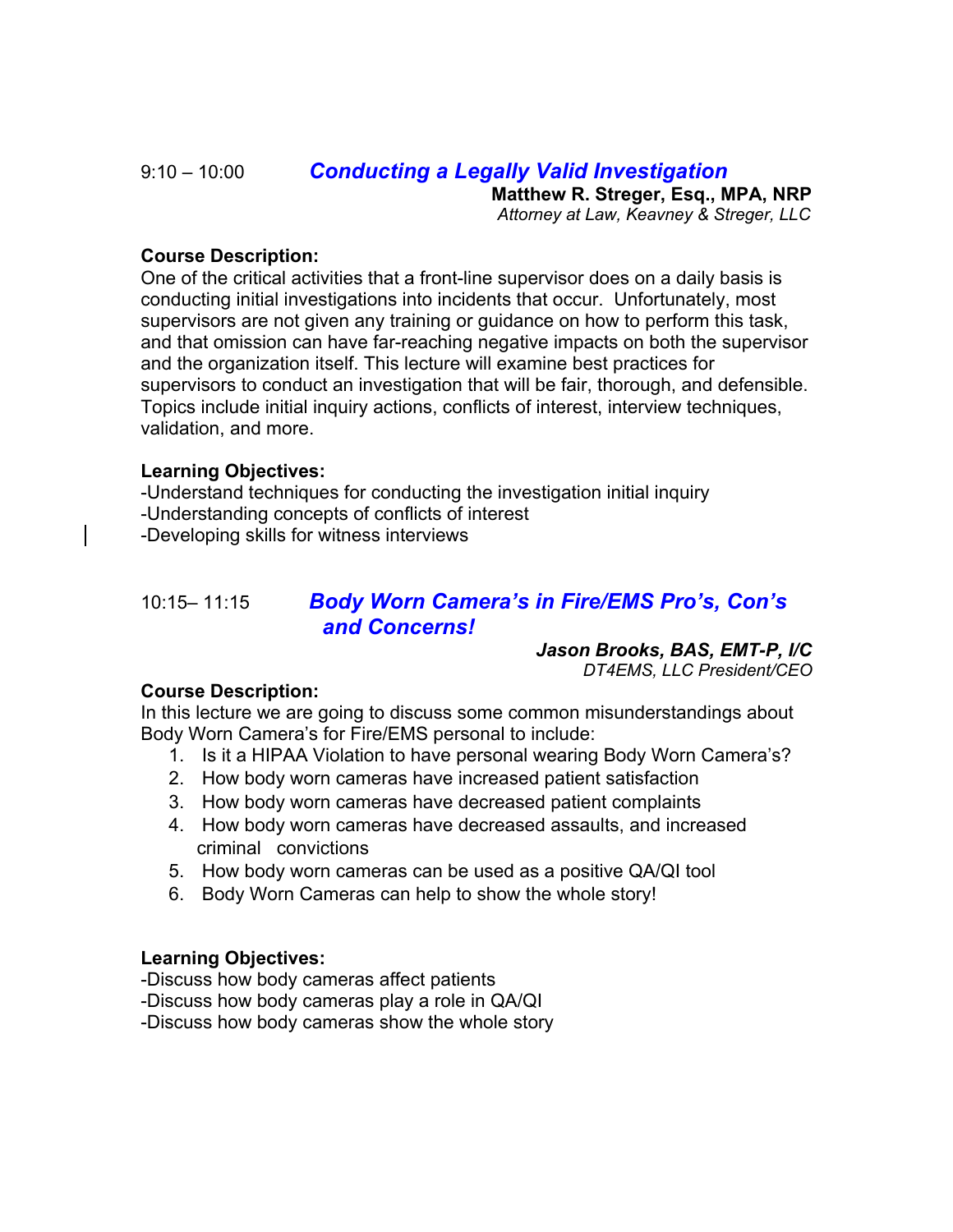# 11:30 – 12:30 "*We've Got to Get Out of This Place;" Evacuation of Healthcare Facilities*

 **Andrew T. Caruso, NREMT**

#### **Course Description:**

Hurricanes, floods, power failures, and even communicable diseases can prompt the evacuation of a healthcare facility. Due to mandates and regulations, these events are often planned, but rarely practiced by the facility and their community partners. In this program, we will discuss how to plan for an evacuation, when to pull the trigger, and how to safely execute the move of those who cannot move themselves. Using examples of historic evacuations, we will explore the different techniques of moving large amounts of people with their necessary belongings, medications, and records.

#### **Learning Objectives:**

-Discuss planning for evacuations, and how to best practice doing so BEFORE the crisis.

-Discuss the criteria to actually execute the evacuation.

-Discuss different techniques and innovative tools being used to perform evacuations of healthcare facilities.

-Discuss accountability, not only for humans, but belongings and essential medication, records, etc.

-Discuss the process of repopulation once the crisis is mitigated.

# 1:00 – 1:45 *Overreach or Unprecedented: An Analysis of the Criminalization of Medicine*

**Matthew Streger, NREMT, Esq., MPA, NRP**

#### **Course Description:**

A review of current events demonstrates a trend towards the criminalization of medicine in all areas, and EMS is not immune from this change. Recent highprofile cases have resulted in charges towards healthcare and EMS providers for activities that have never previously been involved in the criminal justice system. This lecture will analyze some of the current cases and compare the conduct to the elements of various crimes, as well as analyzing actual provider conduct and how to prevent adverse events like these from occurring.

#### **Learning Objectives:**

-Review the facts of various relevant criminal cases

-Understand the elements of various crimes

-Develop self-protective best practices to prevent potential criminal charges